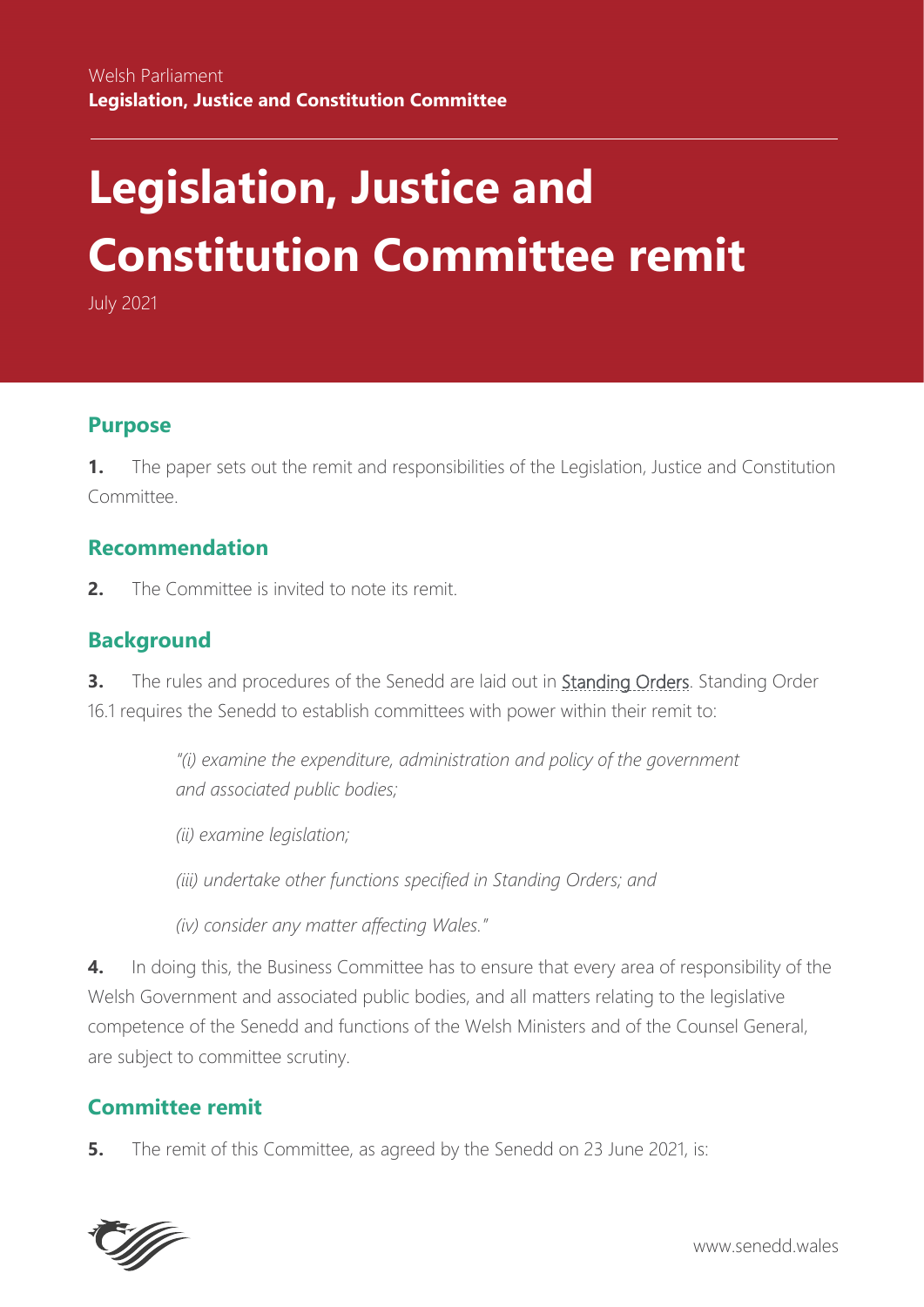*"to carry out the functions of the responsible committee set out in Standing Order 21 and Standing Order 26C, and to consider any other matter relating to: legislation within or relating to the competence of the Senedd or the Welsh Ministers, including the quality of legislation; devolution, the constitution (including Wales's constitutional future), justice, and external affairs, including (but not restricted to) changes to the devolution settlement, and intergovernmental relations."*

**6.** Standing Orders 21 and 26C are attached at Annexes 1 and 2.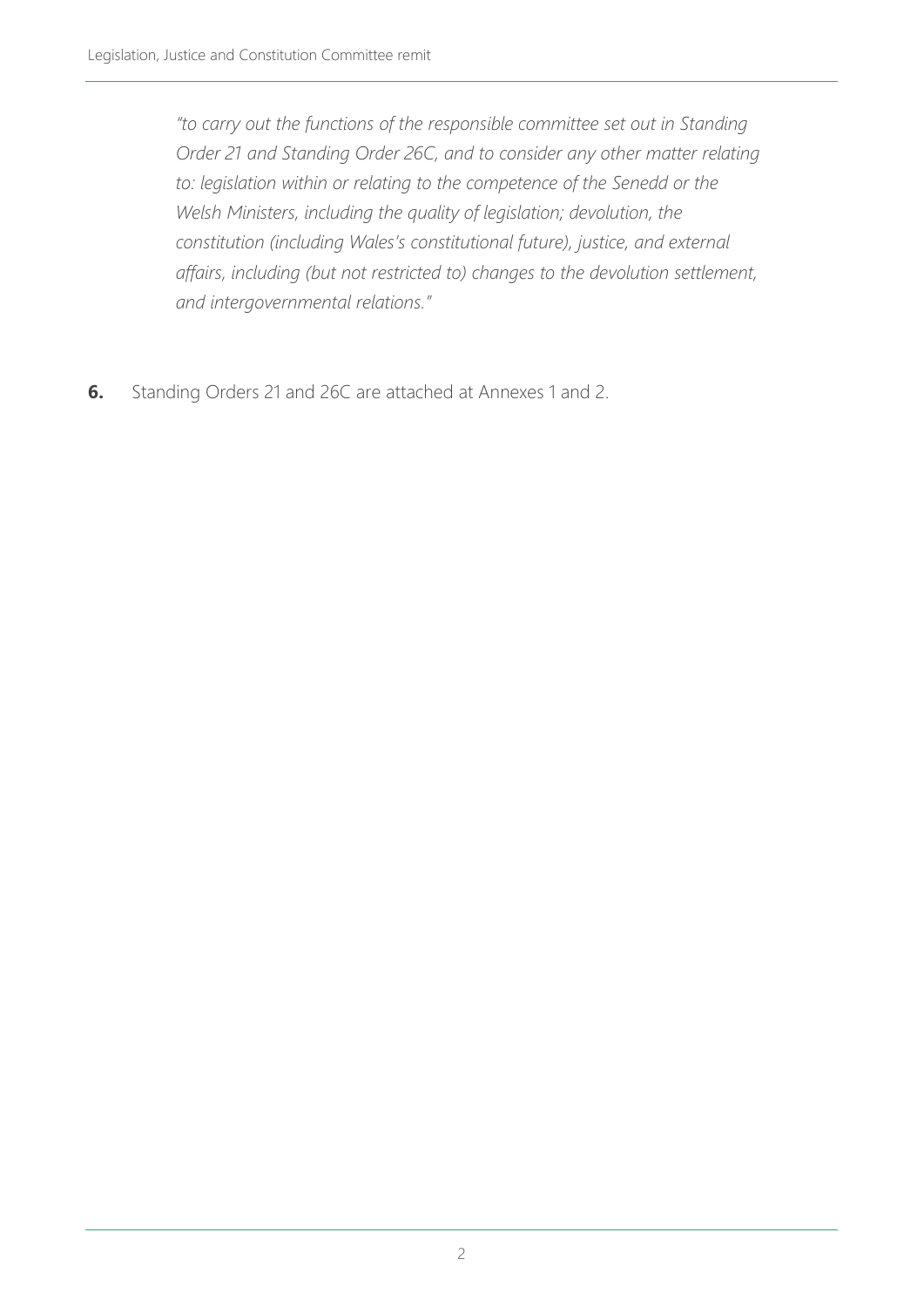# **Annex 1: Standing Order 21 – Constitutional and Legislative Affairs**

#### **Committee or Committees**

21.1 In proposing the remits of committees under Standing Order 16.2 or 16.3, the Business Committee must ensure that responsibility for the functions in Standing Order 21 is assigned to a committee or committees (referred to within Standing Order 21 as "a responsible committee").

#### **Functions**

21.2 A responsible committee must consider all statutory instruments or draft statutory instruments required by any enactment to be laid before the Senedd and report on whether the Senedd should pay special attention to the instrument or draft on any of the following grounds:

i. that there appears to be doubt as to whether it is intra vires;

ii. that it appears to make unusual or unexpected use of the powers conferred by the enactment under which it is made or to be made;

iii. that the enactment which gives the power to make it contains specific provisions excluding it from challenge in the courts;

iv. that it appears to have retrospective effect where the authorising enactment does not give express authority for this;

v. that for any particular reason its form or meaning needs further explanation;

vi. that its drafting appears to be defective or it fails to fulfil statutory requirements;

vii. that there appear to be inconsistencies between the meaning of its English and Welsh texts;

viii. that it uses gender specific language;

ix. that it is not made or to be made in both English and Welsh;

x. that there appears to have been unjustifiable delay in publishing it or laying it before the Senedd; or

xi. that there appears to have been unjustifiable delay in sending notification under section 4(1) of the Statutory Instruments Act 1946 (as modified).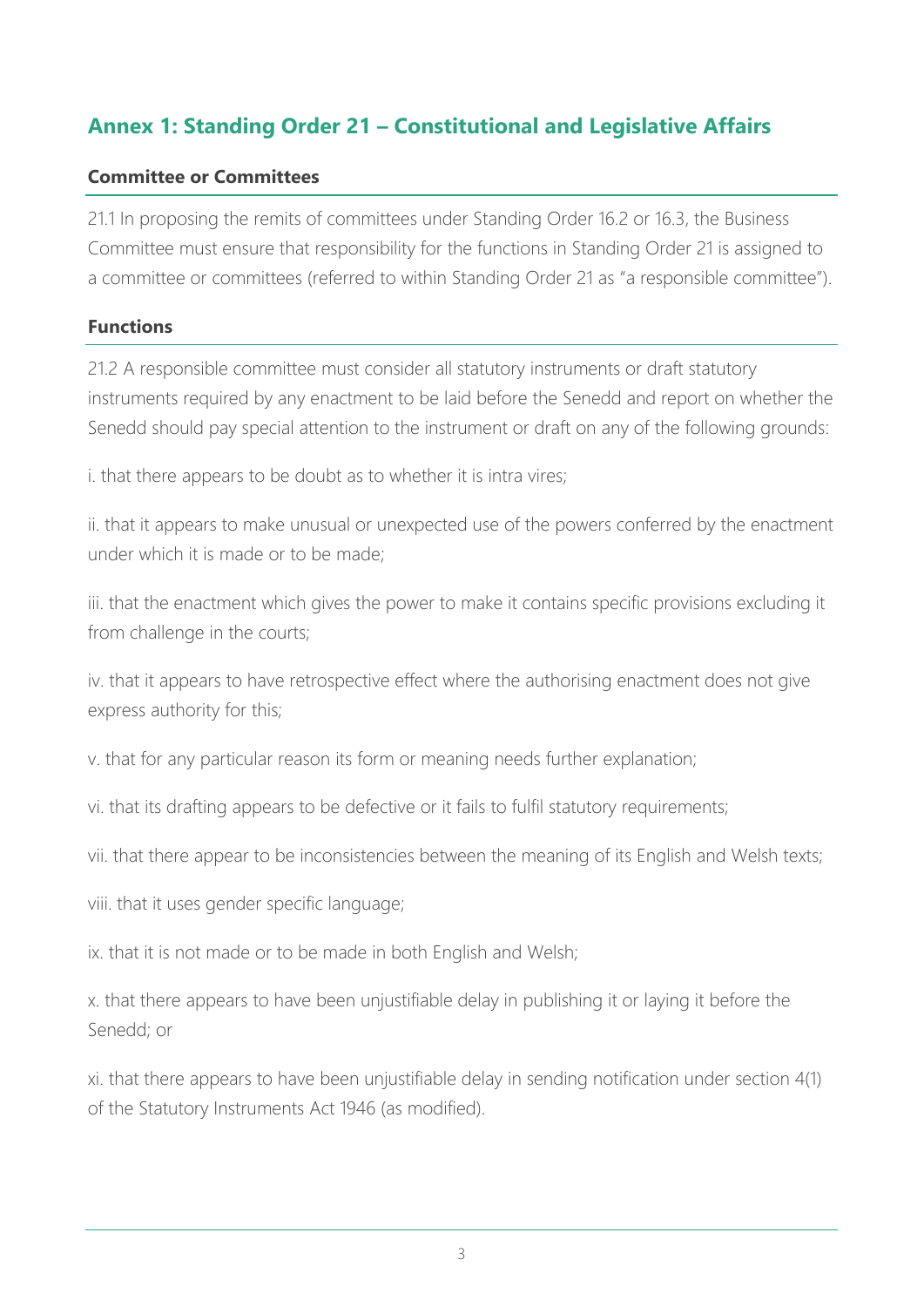21.3 A responsible committee may consider and report on whether the Senedd should pay special attention to any statutory instrument or draft statutory instrument required by any enactment to be laid before the Senedd on any of the following grounds:

i. that it imposes a charge on the Welsh Consolidated Fund or contains provisions requiring payments to be made to that Fund or any part of the government or to any local or public authority in consideration of any licence or consent or of any services to be rendered, or prescribes the amount of any such charge or payment;

ii. that it is of political or legal importance or gives rise to issues of public policy likely to be of interest to the Senedd;

iii. that it is inappropriate in view of the changed circumstances since the enactment under which it is made or is to be made was itself passed or made; or

iv. [Standing Order removed by resolution in Plenary on 24 March 2021]

v. that it imperfectly achieves its policy objectives.

21.3A Standing Orders 21.2 and 21.3 do not apply to any draft statutory instrument laid before the Senedd to which paragraph 4 of Schedule 7 to the European Union (Withdrawal) Act 2018 or paragraph 9 of Schedule 5 to the European Union (Future Relationship) Act 2020 applies.

21.3B A responsible committee must report on the appropriate procedure to apply to any draft statutory instrument laid before the Senedd to which paragraph 4 of Schedule 7 to the European Union (Withdrawal) Act 2018 or paragraph 9 of Schedule 5 to the European Union (Future Relationship) Act 2020 applies.

21.3C The responsible committee under Standing Order 21.3B must report on the appropriate procedure using the following criteria:

i. whether the memorandum is sufficiently clear and transparent about why the government is of the opinion that the negative resolution procedure should apply;

ii. whether the memorandum is sufficiently clear and transparent as to the changes that are being made by the regulations;

iii. whether there has been adequate consultation on the regulations;

iv. whether the memorandum is sufficiently clear and transparent about the impact the regulations may have on equality and human rights;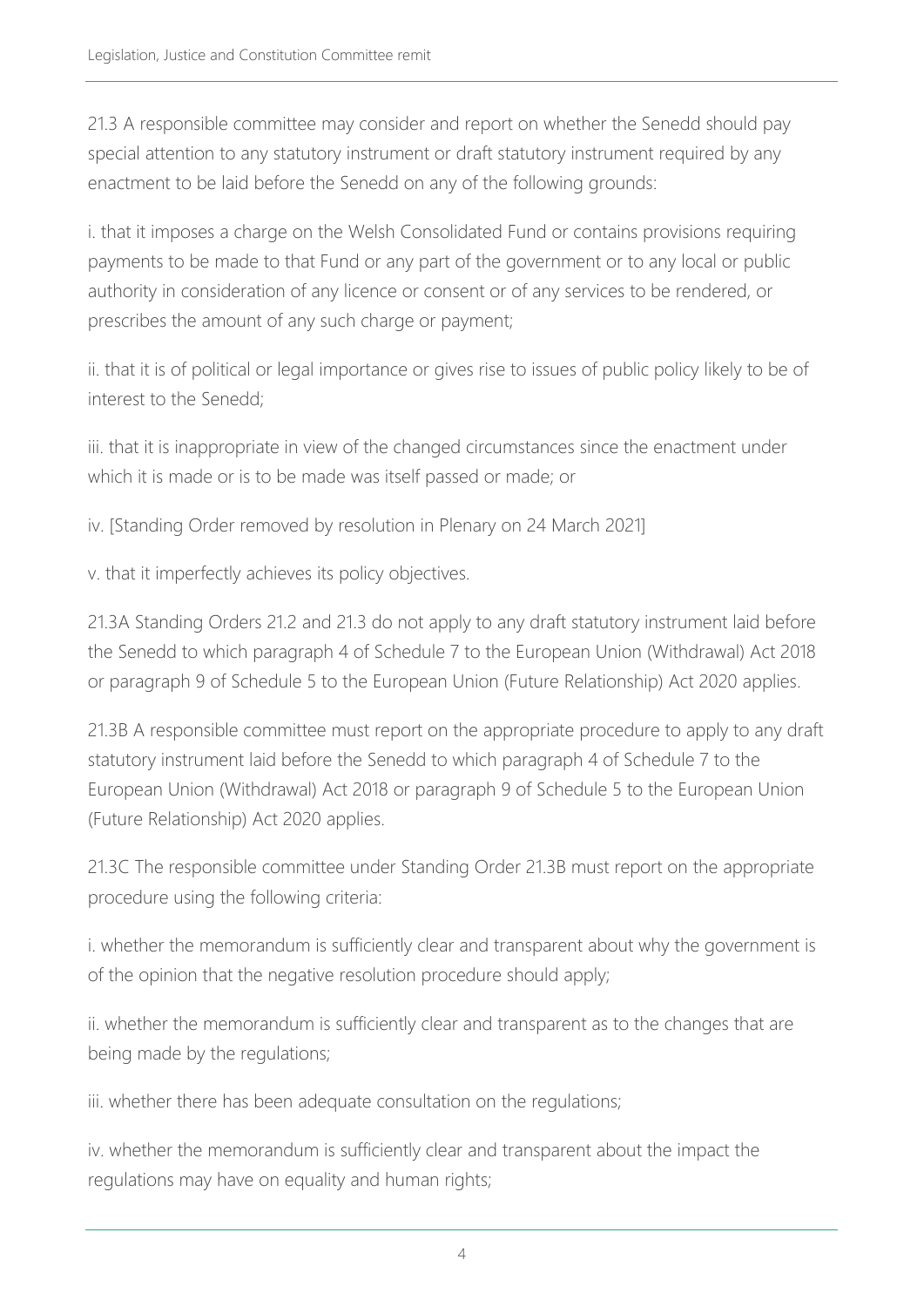v. whether the regulations raise matters of public, political or legal importance; and

vi. any other matters the committee considers appropriate.

21.4 A responsible committee must make any report under Standing Order 21.2 or 21.3 in respect of any statutory instrument or draft statutory instrument no later than 20 days after the instrument or draft has been laid.

21.4A Where the enactment requiring the statutory instrument or draft statutory instrument to be laid before the Senedd specifies timings in relation to the Senedd's consideration of the statutory instrument or draft statutory instrument, then:

i. the time limit in Standing Order 21.4 does not apply;

ii. the Business Committee may establish and publish a timetable for the responsible committee or committees to report.

21.4B A responsible committee must make any report under Standing Order 21.3B in respect of any relevant draft statutory instrument no later than 14 days after a draft of the instrument has been laid. Standing Order 21.4A(ii) does not apply to those draft statutory instruments.

21.5 In calculating for the purposes of Standing Order 21.4 or 21.4B any period of days, no account is to be taken of any time during which the Senedd is dissolved or is in recess for more than 4 days.

21.6 Standing Orders 21.2 and 21.3 do not apply to proposed or draft Orders in Council to be made, in accordance with Standing Order 25, under section 109 of the Act or subordinate legislation subject to Special Senedd Procedure under Standing Order 28.

21.7 A responsible committee may consider and report on:

i. any other subordinate legislation laid before the Senedd other than that subject to Special Senedd Procedure under Standing Order 28;

ii. the appropriateness of provisions in Senedd Bills and in Bills for Acts of the United Kingdom Parliament that grant powers to make subordinate legislation to the Welsh Ministers, the First Minister or the Counsel General;

iii. any statutory instrument consent memorandum laid in relation to a relevant statutory instrument under Standing Order 30A;

iv. the exercise of commencement powers by the Welsh Ministers;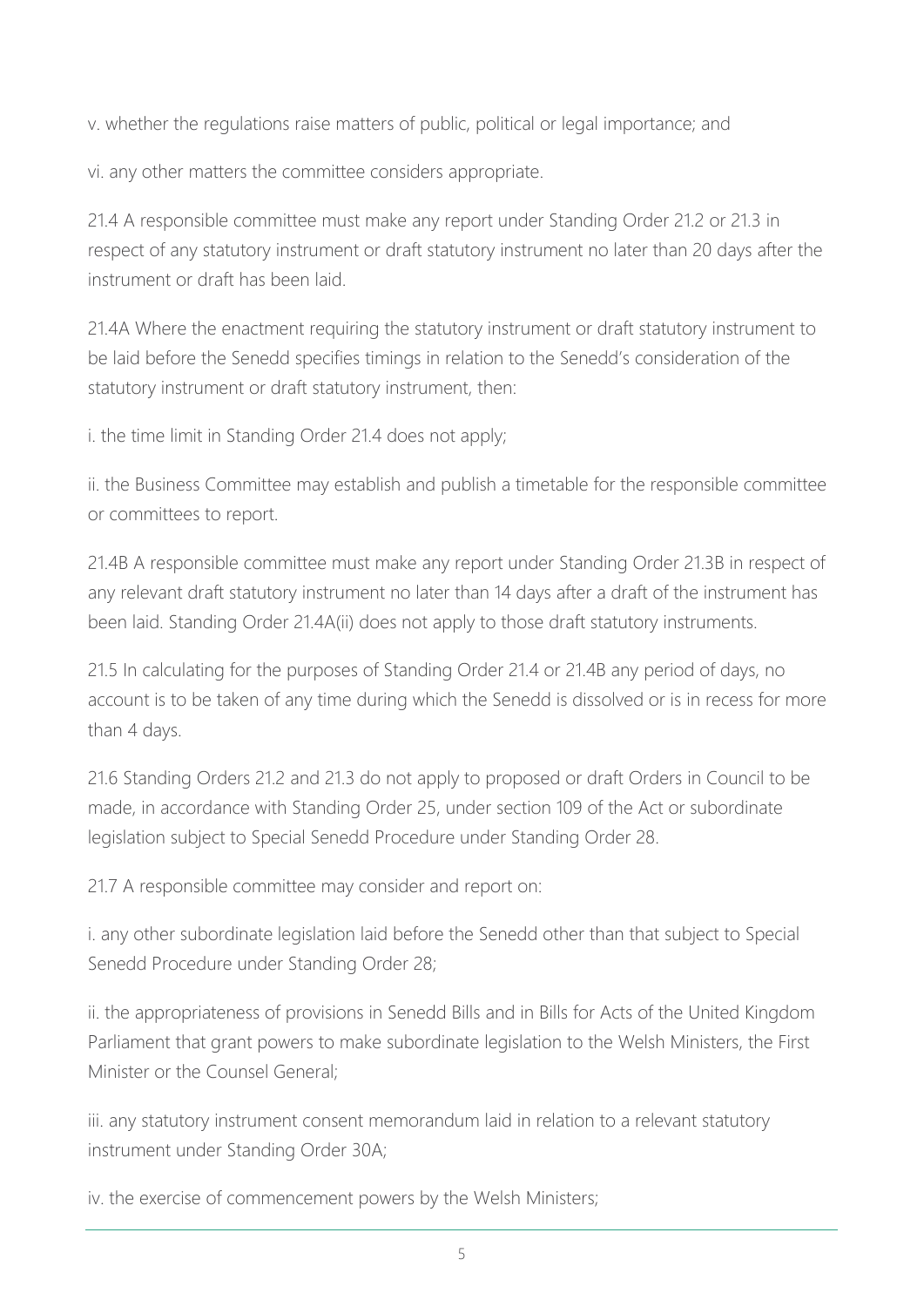v. any legislative matter of a general nature within or relating to the competence of the Senedd or Welsh Ministers; or

vi. draft legislation which is the subject of consultation.

21.8 [Standing Order removed by resolution in Plenary on 24 March 2021]

- 21.9 [Standing Order removed by resolution in Plenary on 24 March 2021]
- 21.10 [Standing Order removed by resolution in Plenary on 24 March 2021]
- 21.11 [Standing Order removed by resolution in Plenary on 24 March 2021]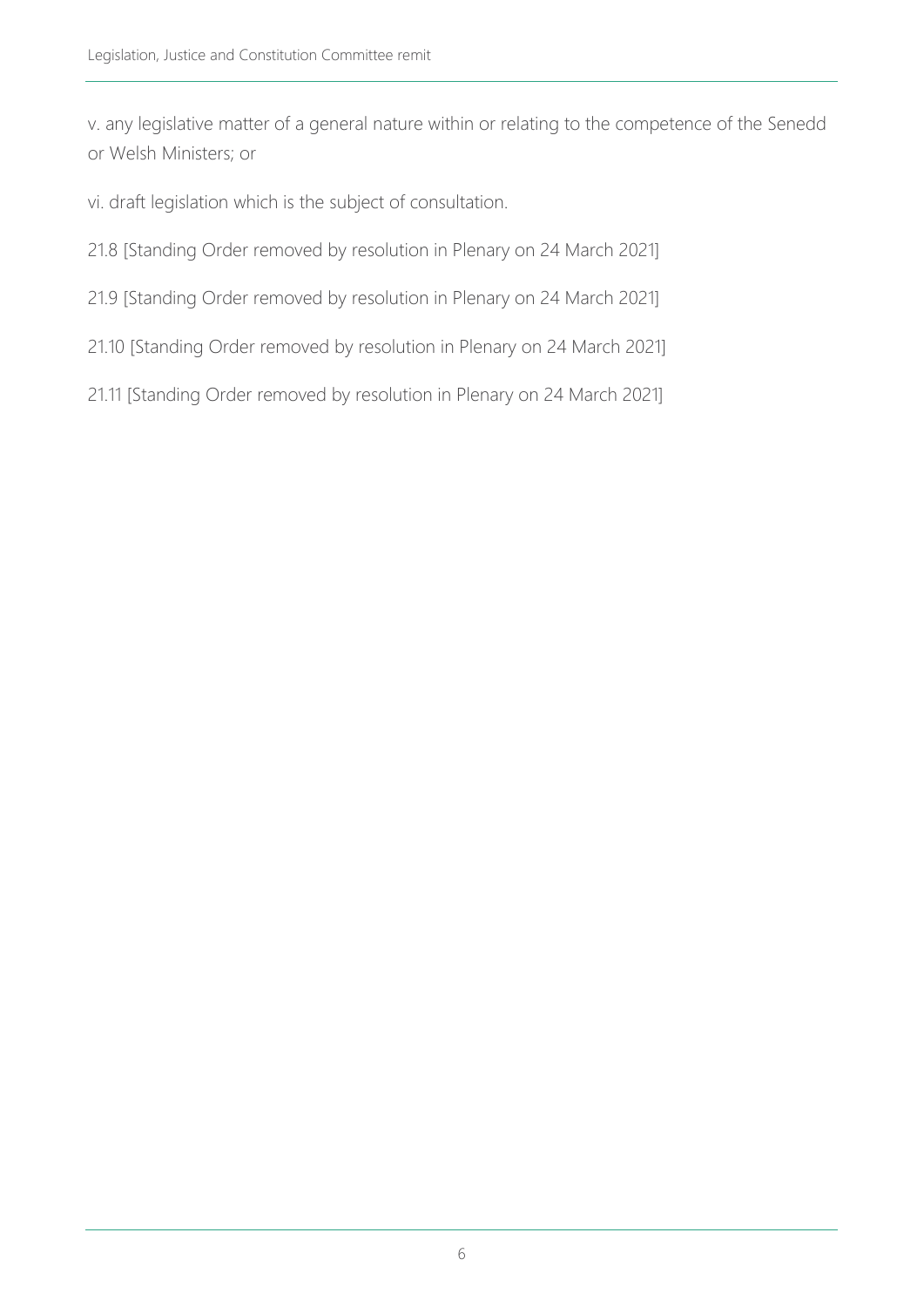# **Annex 2: Standing Order 26C – Consolidation Acts of the Senedd**

#### **Form and Introduction of Consolidation Bills**

26C.1 A Consolidation Bill is a Bill introduced by a member of the government for the purpose of consolidating existing primary legislation, secondary legislation, and common law.

26C.2 A Consolidation Bill may:

(i) restate existing legislation with any changes of structure, language or format appropriate for the purpose of improving the presentation of the law and ensuring consistency with current drafting practice;

(ii) clarify the application or effect of existing law;

(iii) remove or omit provisions which are obsolete, spent or no longer of practical utility or effect;

(iv) make minor changes to existing law for the purposes of achieving a satisfactory consolidation; and

(v) make other changes to the law which the Law Commission of England and Wales recommends are appropriate for inclusion within a Consolidation Bill;

(vi) include appropriate transitional and savings provisions, and consequential amendments and repeals of existing legislation (including amendments to ensure the existing legislation continues to operate correctly in relation to England).

26C.3 The Presiding Officer, having consulted the Business Committee, may issue written guidance to Members on the interpretation of Standing Orders 26C.1 and 26C.2, and the operation of Standing Order 26C generally.

26C.4 A Consolidation Bill may be introduced on a working day in a sitting week.

26C.5 A Consolidation Bill must be introduced by being laid.

26C.6 A Consolidation Bill must not be laid unless it is in proper form in accordance with any determinations made by the Presiding Officer.

26C.7 A Consolidation Bill must on its introduction be accompanied by a statement in English and Welsh by the Presiding Officer which must:

(i) indicate whether or not the provisions of the Consolidation Bill would be, in his or her opinion, within the legislative competence of the Senedd; and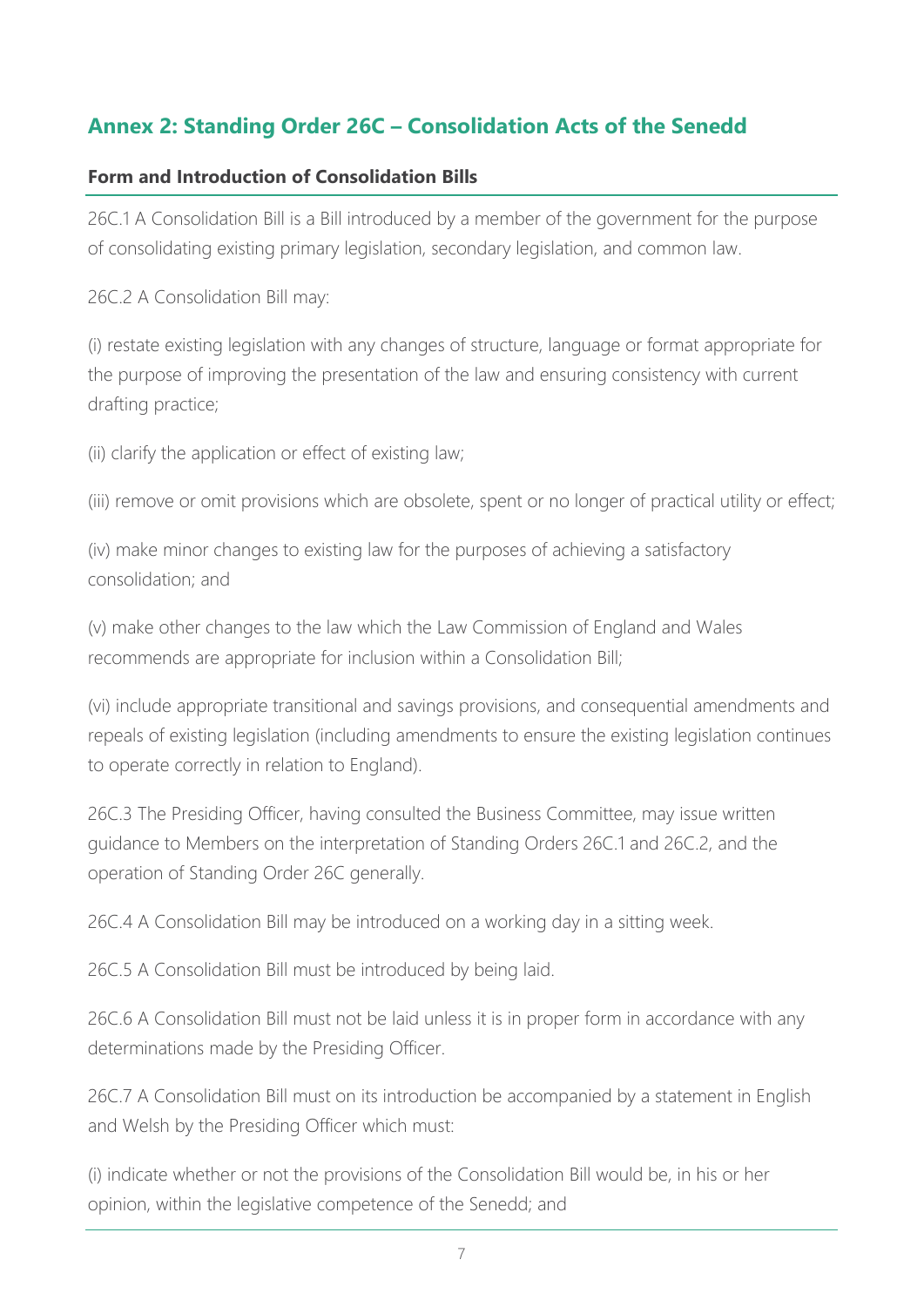(ii) indicate any provisions which, in his or her opinion, would not be within the legislative competence of the Senedd and the reasons for that opinion.

26C.8 A Consolidation Bill must be introduced in both English and Welsh.

#### **Documentation to Accompany a Consolidation Bill**

26C.9 At the same time as the Member in charge introduces a Consolidation Bill, he or she must also lay an Explanatory Memorandum which must:

(i) state that in his or her view the provisions of the Consolidation Bill would be within the legislative competence of the Senedd;

(ii) set out the reasons for introducing the Consolidation Bill;

(iii) state that the Consolidation Bill contains no provisions other than those permitted under Standing Order 26C.2;

(iv) include tables showing the origins of provisions in the Consolidation Bill, and the destinations in the Consolidation Bill of the existing provisions it consolidates;

(v) explain how the Consolidation Bill makes any changes of the kind permitted under Standing Order 26C.2 (ii) to (v);

(vi) summarise objectively what each of the provisions of the Consolidation Bill is intended to do (to the extent that it requires explanation or comment) and give other information necessary to explain the effect of the Consolidation Bill;

(vii) confirm that the provisions of the Consolidation Bill give rise to no additional significant expenditure payable out of the Welsh Consolidated Fund, and where it gives rise to additional expenditure, set out the best estimates for this;

(viii) set out the potential impact (if any) on the justice system in England and Wales of the provisions of the Consolidation Bill (a "justice impact assessment"), in accordance with section 110A of the Act; and

(ix) where the Consolidation Bill contains any provision charging expenditure on the Welsh Consolidated Fund, incorporate a report of the Auditor General setting out his or her views on whether the charge is appropriate.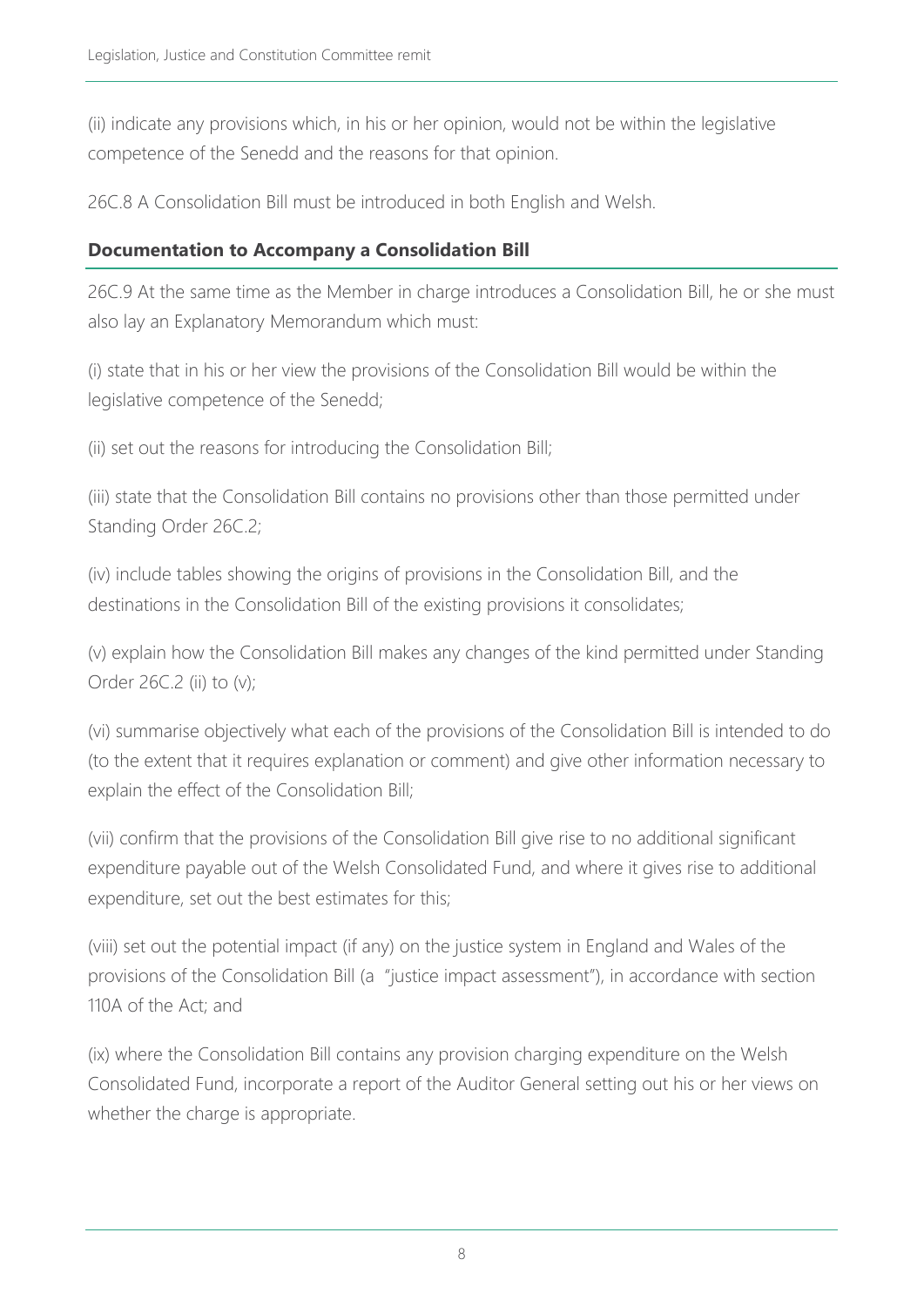26C.10 The Explanatory Memorandum to the Consolidation Bill must state precisely where each of the requirements of Standing Order 26C.9 can be found within it, by means of an index or otherwise.

26C.11 The Consolidation Bill must be accompanied by a statement by the Member in Charge, based on the advice of the Counsel General (where the Member in Charge is not the Counsel General) and, where relevant, the Law Commission, endorsing the accuracy of the Explanatory Memorandum and certifying that in the Member in Charge's view the Bill is a Consolidation Bill within the meaning of Standing Order 26C.1 and 26C.2.

# **Responsible Committee**

26C.12 In proposing the remits of committees under Standing Order 16.2 or 16.3, the Business Committee must ensure that there is a committee (referred to within Standing Order 26C as "the responsible committee") with responsibility for the functions specified in Standing Order 26C.

# **Timetable of Consideration of a Consolidation Bill**

26C.13 The Business Committee must establish and publish a timetable for the consideration of a Consolidation Bill, except for any stage taken in plenary (which must be arranged under the provisions of Standing Order 11.12).

26C.14 The Business Committee may make such subsequent changes to a timetable established under Standing Order 26C.13 as it considers appropriate but must give reasons for such changes.

# **Initial Consideration**

26C.15 Once a Consolidation Bill has been introduced, the Business Committee must refer the Consolidation Bill to the responsible committee for initial consideration.

26C.16 Once the Business Committee refers the Consolidation Bill to the responsible committee under Standing Order 26C.15, that responsible committee must consider and report on whether the Bill should proceed as a Consolidation Bill.

26C.17 In considering whether a Bill should proceed as a Consolidation Bill or not, the responsible committee may consider:

(i) whether the Committee is satisfied that the scope of the consolidation is appropriate;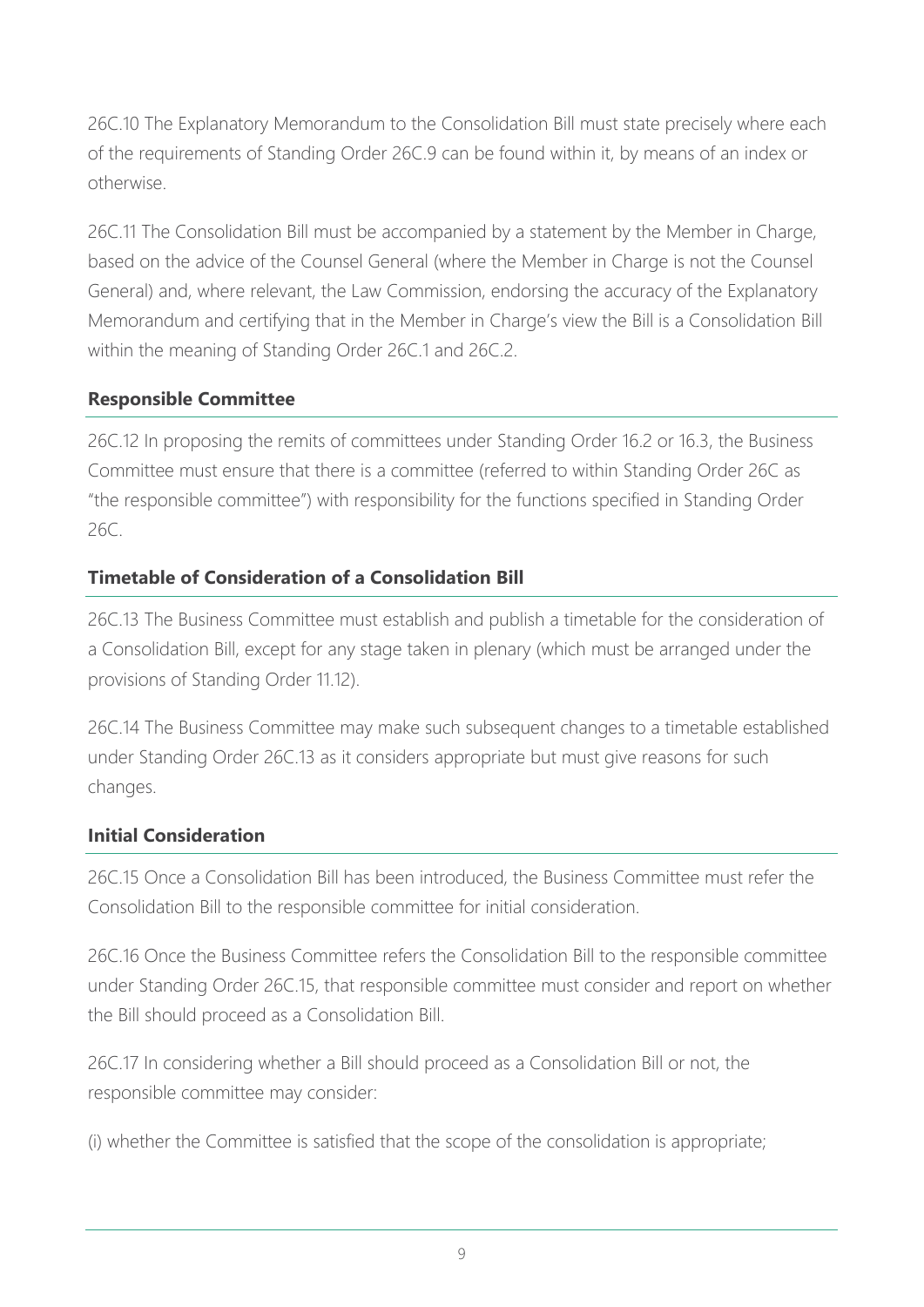(ii) whether the Committee is satisfied that the relevant enactments have been included within the consolidation;

(iii) whether the Bill correctly consolidates the enactments or changes their substantive legal effect only to the extent allowed by Standing Order 26C.2;

(iv) whether the Bill consolidates the law clearly and consistently;

(v) any other matters it considers relevant to Standing Order 26C.

26C.18 Not earlier than five working days after either:

(i) the responsible committee has reported on whether the Bill should proceed as a Consolidation Bill; or

(ii) the deadline by which the responsible committee is required to report has been reached,

(iii) the Member in charge of the Bill may propose that the Senedd agree that the Bill should proceed as a Consolidation Bill.

26C.19 If the Senedd agrees that the Bill should proceed as a Consolidation Bill, the Bill proceeds to Detailed Committee Consideration.

26C.20 If the Senedd does not agree that the Bill should proceed as a Consolidation Bill, the Bill falls.

26C.21 Initial Consideration is completed when the Senedd agrees that the Bill should proceed as a Consolidation Bill or the Consolidation Bill falls at Initial Consideration.

## **Detailed Committee Consideration**

26C.22 Detailed Committee Consideration must be undertaken by the responsible committee.

26C.23 Detailed Committee Consideration starts on the first working day after Initial Consideration is completed.

26C.24 At least 15 working days must elapse between the start of Detailed Committee Consideration and the date of the first meeting at which the responsible committee considers amendments to the Consolidation Bill.

26C.25 A Consolidation Bill may be amended in Detailed Committee Consideration proceedings.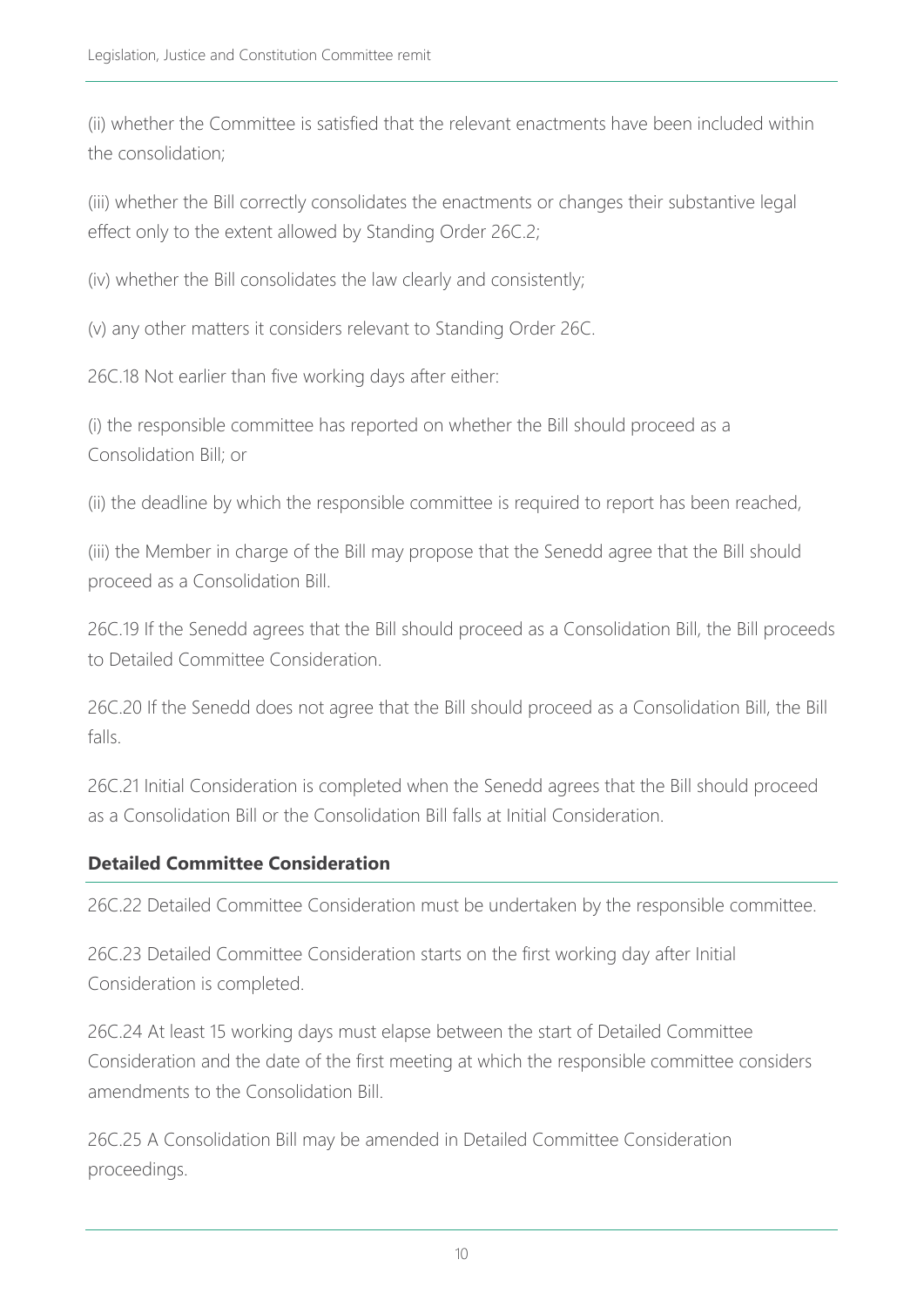26C.26 Amendments to be considered at Detailed Committee Consideration proceedings may be tabled by any Member, from the first day on which Detailed Committee Consideration starts.

26C.27 Amendments are to be disposed of in the order in which the sections and schedules to which they relate arise in the Consolidation Bill, unless the committee considering Detailed Committee Consideration proceedings has decided otherwise.

26C.28 Only a Member who is a member of the committee considering Detailed Committee Consideration proceedings may participate in those proceedings for the purpose of:

(i) moving or seeking agreement to withdraw an amendment; or

(ii) voting.

26C.29 An amendment tabled by a Member who is not a member of the committee considering Detailed Committee Consideration proceedings, may be moved by a member of the committee.

26C.30 When all amendments at Detailed Committee Consideration proceedings have been disposed of, any member of the committee may without notice move that the committee consider further amendments at further Detailed Committee Consideration proceedings. Such a motion may not be debated or amended.

26C.31 If a motion under Standing Order 26C.30 is agreed to, any member of the government may table amendments to the Consolidation Bill to be moved at the further Detailed Committee Consideration proceedings.

26C.32 Amendments under Standing Order 26C.31 are only admissible if, in addition to the criteria in Standing Order 26C.85, they are for the purpose of clarifying a provision of a Consolidation Bill (including ensuring consistency between the English and Welsh texts) or giving effect to commitments given at the earlier Detailed Committee Consideration proceedings.

26C.33 Where any amendment is tabled to a section of or schedule to the Consolidation Bill, once the final amendment to that section or schedule has been disposed of, that section or schedule as amended, or otherwise, is deemed to be agreed by the committee for the purpose of Detailed Committee Consideration proceedings.

26C.34 If no amendment is tabled to a section of or schedule to the Consolidation Bill, then that section or schedule is deemed agreed by the committee for the purpose of Detailed Committee Consideration proceedings.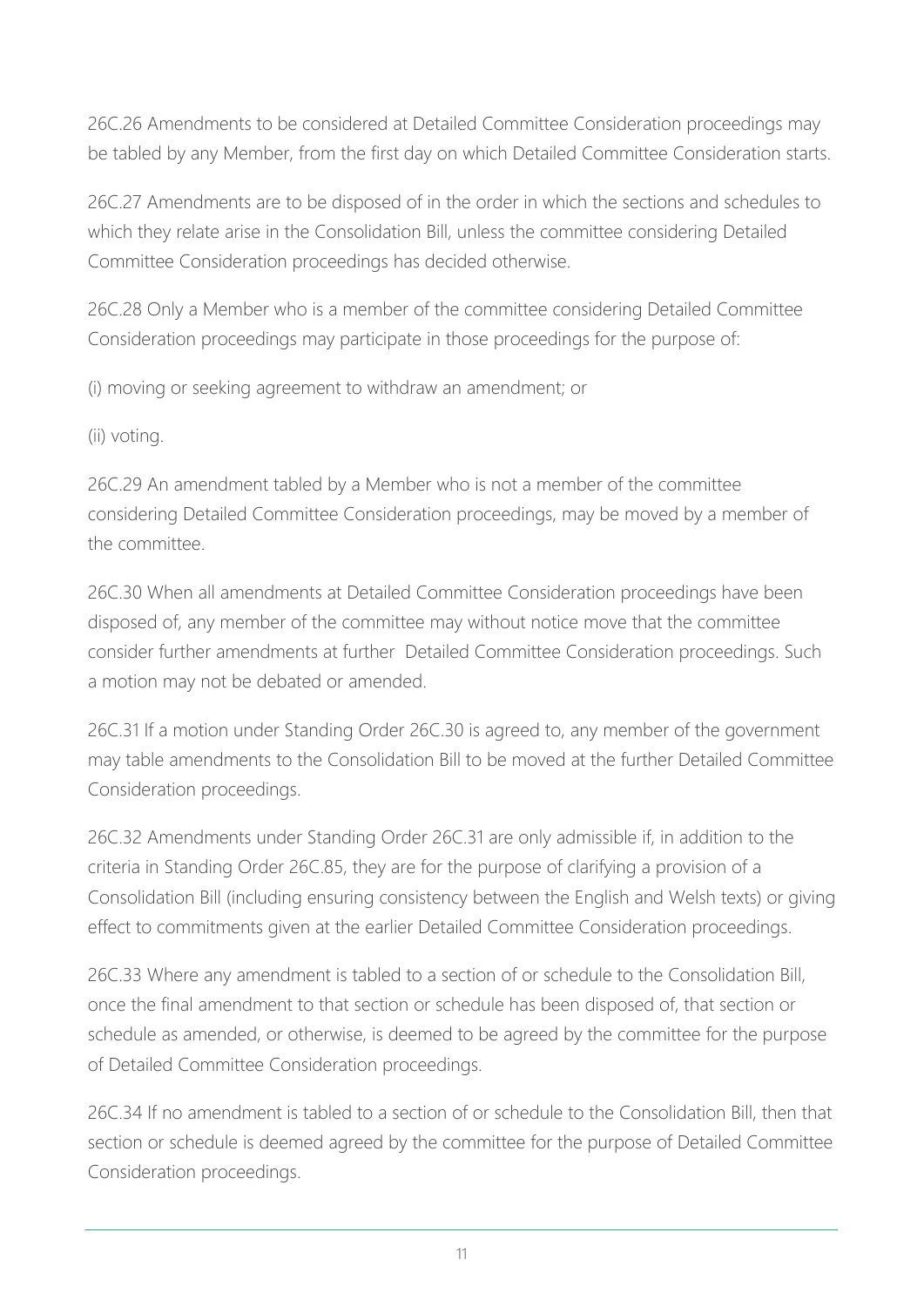26C.35 Detailed Committee Consideration is completed when the last amendment has been disposed of or the last section or schedule has been deemed agreed, whichever is the later.

26C.36 After the completion of Detailed Committee Consideration proceedings, the responsible committee must report on the outcomes of its detailed consideration, and whether in its view the Consolidation Bill should proceed to Detailed Senedd Consideration or to Final Stage.

26C.37 If a Consolidation Bill is amended at Detailed Committee Consideration proceedings, the Member in charge must prepare a revised Explanatory Memorandum, unless the committee considering Detailed Committee Consideration proceedings resolves that no revised Explanatory Memorandum is required.

26C.38 Any revised Explanatory Memorandum prepared under Standing Order 26C.37 must be laid at least five working days before the date of Final Stage proceedings or, where relevant, the first Detailed Senedd Consideration proceedings.

# **Detailed Senedd Consideration**

26C.39 If the responsible Committee at Detailed Committee Consideration reports that the Senedd should consider amendments at Detailed Senedd Consideration, the Consolidation Bill proceeds to Detailed Senedd Consideration, unless a motion that the Consolidation Bill should proceed directly to Final Stage is agreed by the Senedd.

26C.40 If the responsible committee has reported on the Detailed Committee Consideration of the Consolidation Bill and has recommended that the Consolidation Bill proceed to Final Stage, or if the deadline for the committee to report has passed, the Consolidation Bill proceeds to Final Stage, unless a motion that the Senedd consider amendments at Detailed Senedd Consideration is agreed by the Senedd.

26C.41 The Senedd must consider a motion tabled under Standing Order 26C.39 or 26C.40. Such a motion may be tabled by any Member, and may be debated but not amended.

26C.42 Detailed Senedd Consideration starts either:

(i) two sitting weeks after the responsible Committee at Detailed Committee Consideration reports that the Senedd should consider amendments at Detailed Senedd Consideration (and no motion under Standing Order 26C.39 that the Consolidation Bill should proceed directly to Final Stage is agreed by the Senedd in the meantime); or

(ii) the day after a motion under Standing Order 26C.40 that the Senedd consider amendments at Detailed Senedd Consideration is agreed by the Senedd.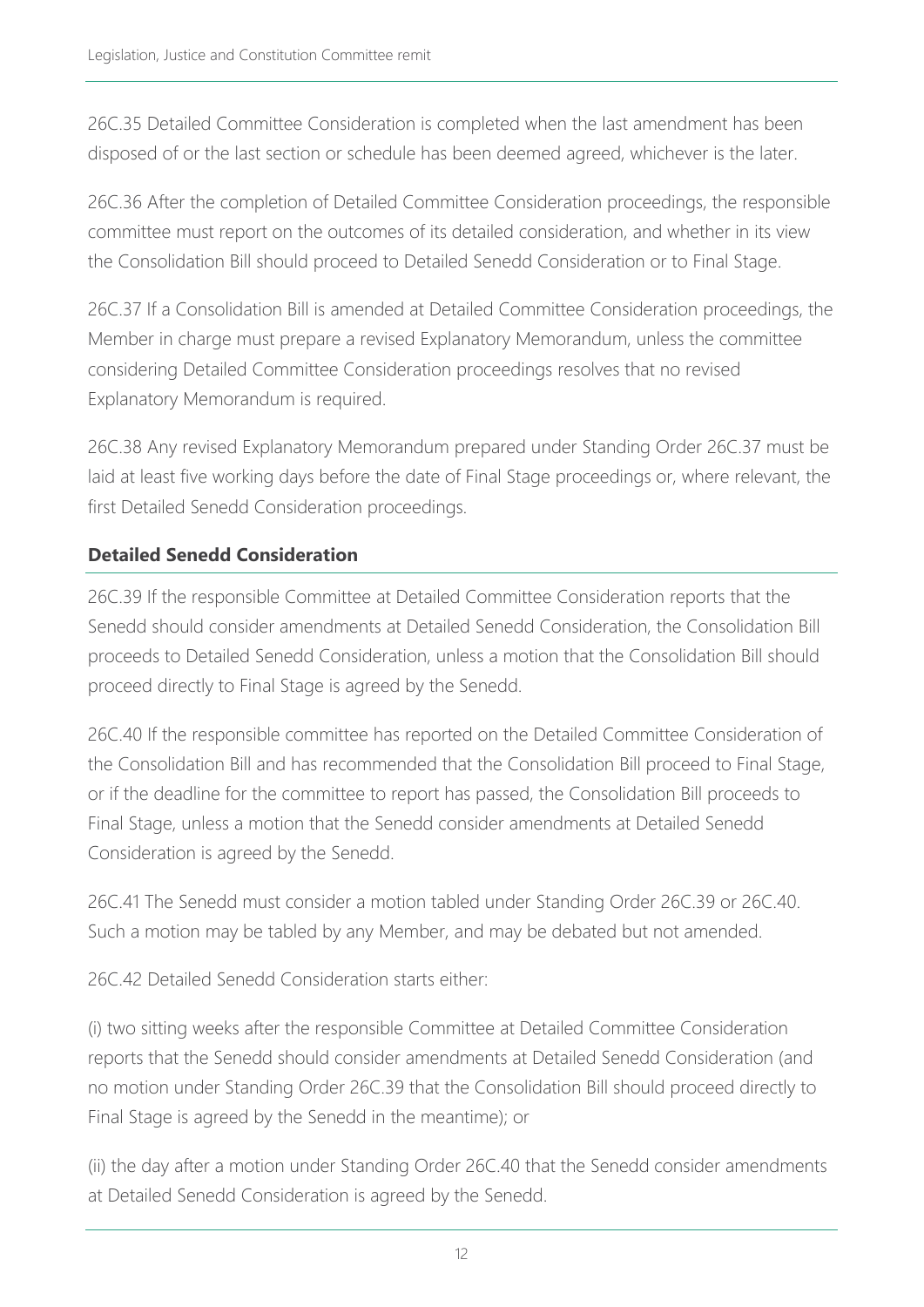26C.43 At least 15 working days must elapse between the start of Detailed Senedd Consideration and the date of the first meeting of the Senedd that considers Detailed Senedd Consideration proceedings.

26C.44 Detailed Senedd Consideration proceedings of a Consolidation Bill must be considered by the Senedd in plenary.

26C.45 A Consolidation Bill may be amended in Detailed Senedd Consideration proceedings.

26C.46 Amendments to be considered at Detailed Senedd Consideration proceedings may be tabled by any Member from the first day on which Detailed Senedd Consideration starts.

26C.47 The Presiding Officer may select those amendments which are to be taken at Detailed Senedd Consideration proceedings.

26C.48 The Presiding Officer may in exceptional circumstances accept an amendment at Detailed Senedd Consideration proceedings of which less notice has been given than is required under Standing Order 26C.83. Such an amendment is referred to as a "late amendment".

26C.49 Amendments are to be disposed of in the order in which the sections and schedules to which they relate arise in the Consolidation Bill, unless the Senedd has decided otherwise on a motion of the Minister with responsibility for government business.

26C.50 The Senedd may, on a motion without notice of the Minister with responsibility for government business, agree to one or more time-limits that are to apply to debates on amendments (as they have been grouped by the Presiding Officer).

26C.51 If a motion under Standing Order 26C.50 is agreed to, debates on those groups of amendments must be concluded by the time-limits specified in the motion, except to the extent considered necessary by the Presiding Officer:

(i) as a consequence of the non-moving of an amendment leading to a change in the order in which groups are debated; or

(ii) to prevent any debate on a group of amendments that has already begun when a time-limit is reached from being unreasonably curtailed.

26C.52 When all amendments selected at Detailed Senedd Consideration proceedings have been disposed of, any member of the government may without notice move that the Senedd consider further amendments at further Detailed Senedd Consideration proceedings. Such a motion may not be debated or amended.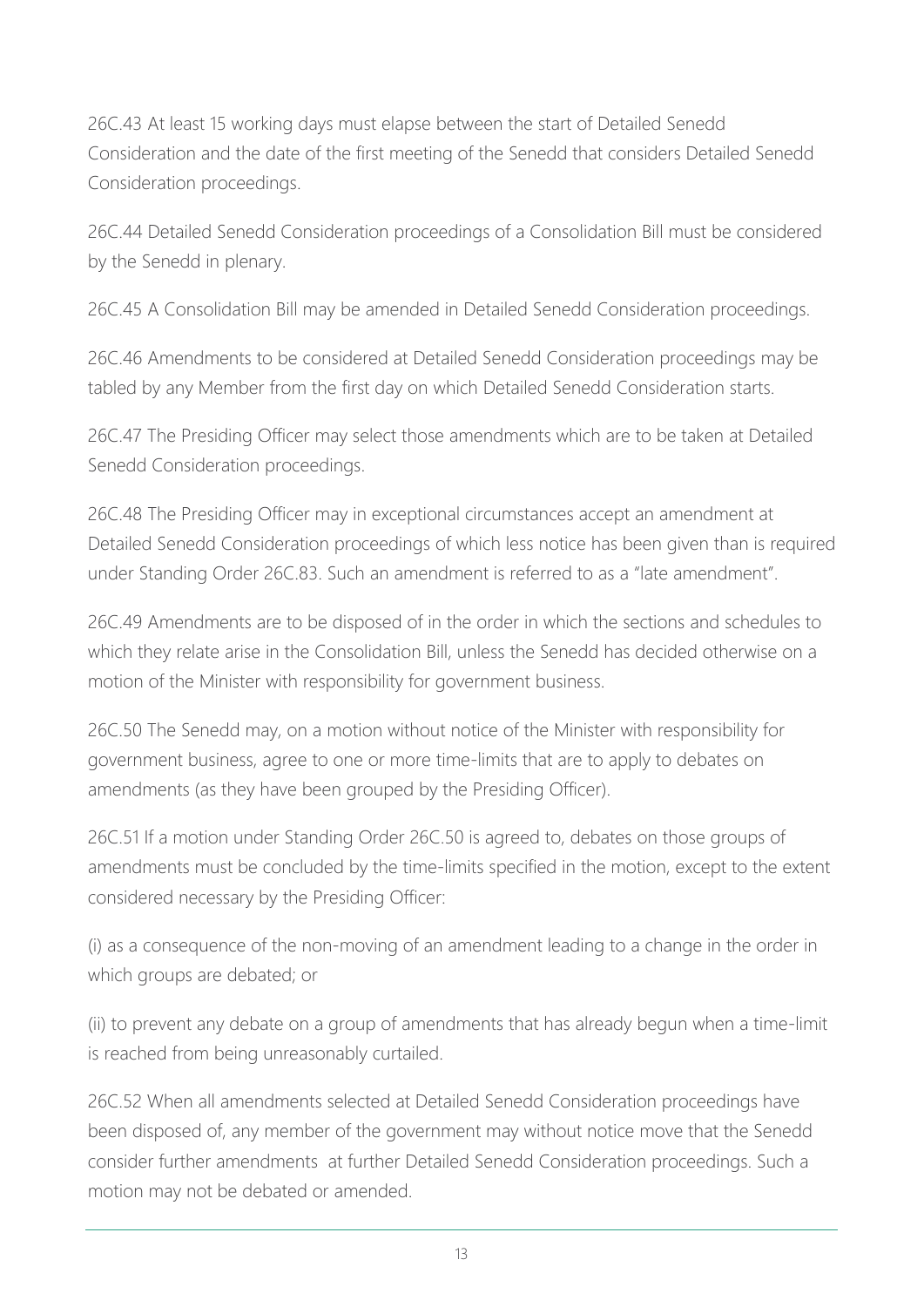26C.53 If a motion under Standing Order 26C.52 is agreed to, any member of the government may table amendments to the Consolidation Bill to be moved at the further Detailed Senedd Consideration proceedings.

26C.54 Amendments under Standing Order 26C.53 are only admissible if, in addition to the criteria in Standing Order 26C.85, they are for the purpose of clarifying a provision of a Consolidation Bill (including ensuring consistency between the English and Welsh texts) or giving effect to commitments given at the earlier Detailed Senedd Consideration proceedings.

26C.55 Where any amendment is tabled to a section of or schedule to the Consolidation Bill, once the final amendment to that section or schedule has been disposed of, that section or schedule as amended, or otherwise, is deemed agreed by the Senedd for the purpose of Detailed Senedd Consideration proceedings.

26C.56 If no amendment is tabled to a section of or schedule to the Consolidation Bill, then that section or schedule is deemed agreed by the Senedd for the purpose of Detailed Senedd Consideration proceedings.

26C.57 Detailed Senedd Consideration is completed when the last amendment has been disposed of or the last section or schedule has been deemed agreed, whichever is the later.

# **Final Stage**

26C.58 A motion that the Consolidation Bill be passed may be tabled by any Member, but may not be considered until either:

(i) at least 2 sitting weeks after either:

(a) the responsible committee has reported on Detailed Committee Consideration of the Consolidation Bill and has recommended that the Consolidation Bill should proceed to Final Stage; or

(b) the deadline for the responsible committee to report has passed;

(and no motion under Standing Order 26C.40 that the Senedd should consider amendments at Detailed Senedd Consideration is agreed by the Senedd in the meantime); or

(ii) at least 5 working days after either;

(a) a motion that the Consolidation Bill should proceed directly to Final Stage is agreed by the Senedd under Standing Order 26C.39; or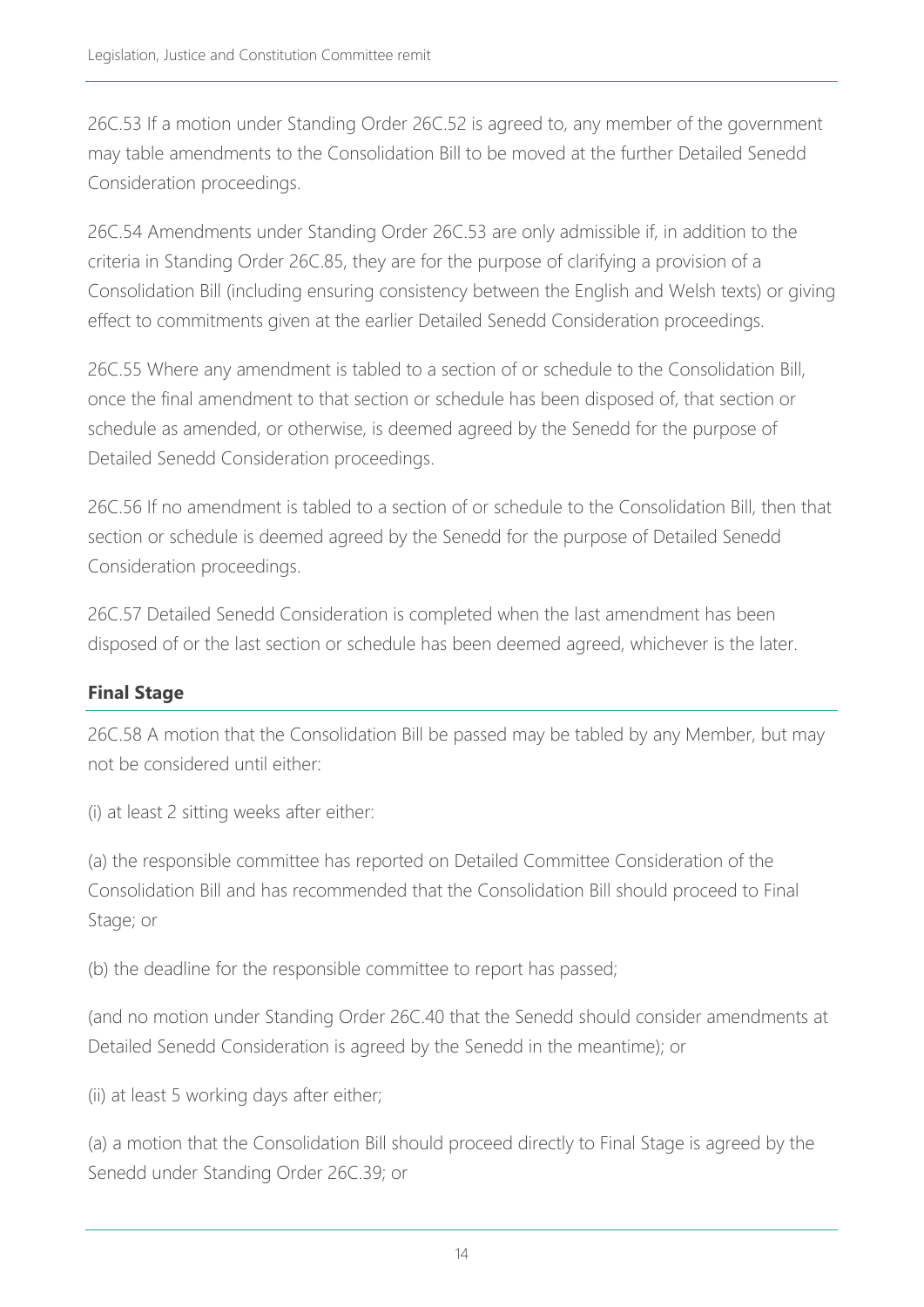(b) the completion of Detailed Senedd Consideration proceedings,

where undertaken.

26C.59 A motion under Standing Order 26C.58 must be tabled at least one working day before it is debated.

26C.60 A motion that a Consolidation Bill be passed may not be amended.

26C.61 No motion that a Consolidation Bill be passed may be moved unless the text of the Consolidation Bill is available in both English and Welsh.

26C.62 No motion that a Consolidation Bill be passed may be moved until the Presiding Officer has stated, in accordance with section 111A(3) of the Act, whether or not in the Presiding Officer's view any provision of the Consolidation Bill relates to a protected subject matter.

26C.63 Where the Presiding Officer has made a statement that in the Presiding Officer's view any provision of the Consolidation Bill relates to a protected subject matter, the Bill is only passed if the number voting in favour of it is at least two-thirds of the total number of Senedd seats.

26C.64 A recorded vote must be taken on a motion that a Consolidation Bill be passed.

26C.65 No motion under Standing Order 12.31(ii) may be moved in any Final Stage proceedings.

# **Reconsideration of Consolidation Bills Passed**

26C.66 Any Member may by motion propose that the Senedd reconsider the Consolidation Bill if:

(i) the Supreme Court decides on a reference made in relation to the Consolidation Bill under section 112 of the Act that the Consolidation Bill or any provision of it would not be within the legislative competence of the Senedd; or

(ii) an order is made in relation to the Consolidation Bill under section 114 of the Act.

26C.67 If the Senedd agrees to a motion under Standing Order 26C.66, Reconsideration Stage starts on the first working day after that motion is agreed to by the Senedd.

26C.68 Standing Orders 26C.43 to 26C.47 and 26C.49 to 26.57 apply to Reconsideration Stage proceedings. References to "Detailed Senedd Consideration" and "further Detailed Senedd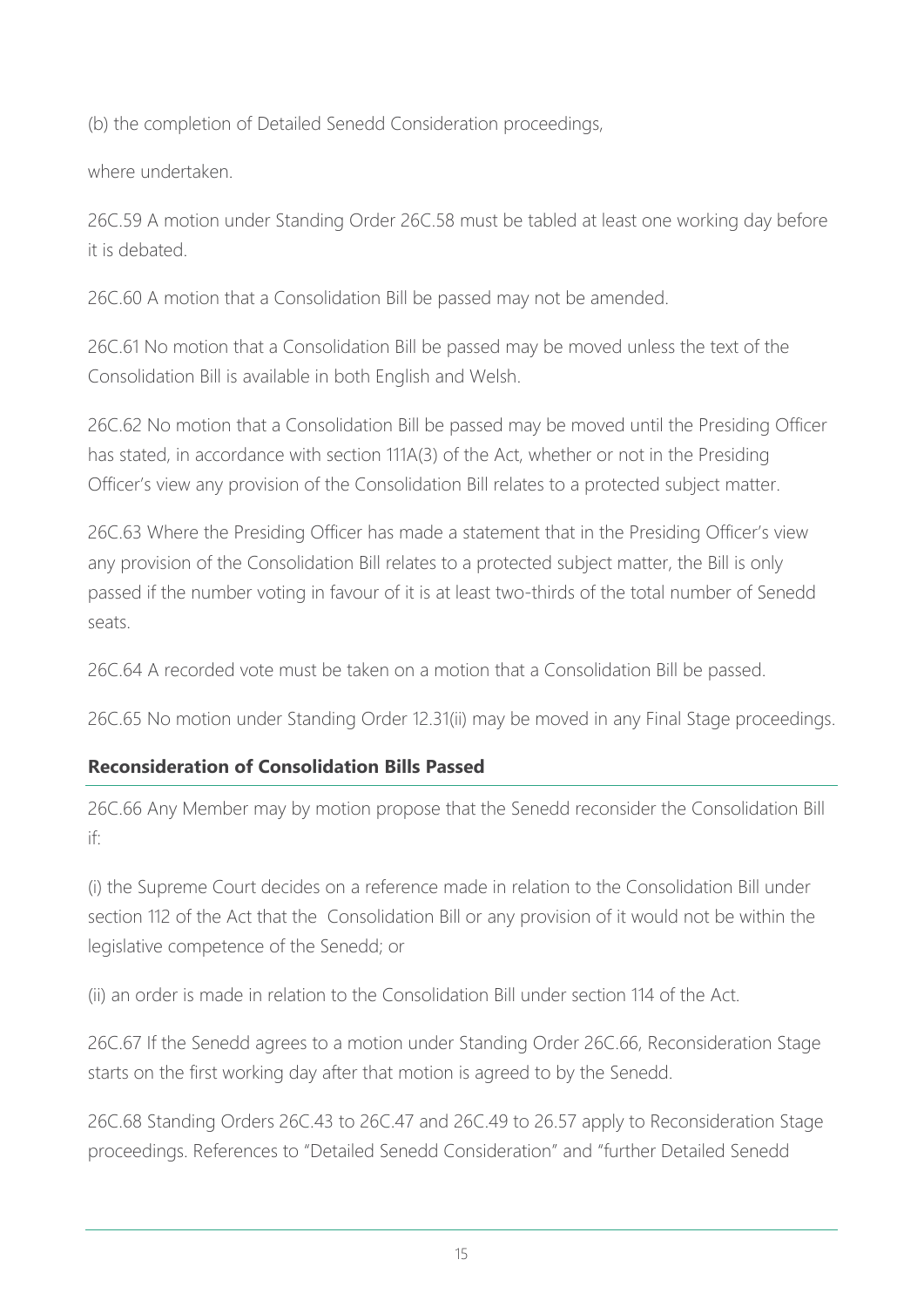Consideration" should be construed as references to "Reconsideration Stage" and "further Reconsideration Stage" accordingly.

26C.69 A Consolidation Bill may not be amended at Reconsideration Stage unless in addition to the criteria in Standing Order 26C.82(i), (ii) and (iv), and in the opinion of the Presiding Officer, the amendments are solely for the purpose of resolving the issue which is the subject of:

(i) the decision of the Supreme Court; or

(ii) the Order under section 114 of the Act.

26C.70 After all amendments have been disposed of at Reconsideration Stage proceedings, and subject to Standing Order 26C.71, any Member may without notice move that the Senedd approves a Consolidation Bill amended on reconsideration. Such a motion may not be amended and a recorded vote must be taken on the motion.

26C.71 No motion that a reconsidered Consolidation Bill be approved may be moved until the Presiding Officer has stated, in accordance with section 111A(3) of the Act, whether or not in the Presiding Officer's view any provision of the Consolidation Bill relates to a protected subject matter.

26C.72 Where the Presiding Officer has made a statement that in the Presiding Officer's view any provision of the Consolidation Bill relates to a protected subject matter, the Consolidation Bill is only passed if the number voting in favour of it is at least two-thirds of the total number of Senedd seats.

## **Reconsideration of Bills Rejected**

26C.73 Any Member may by motion propose that the Senedd reconsider the Consolidation Bill if the Supreme Court decides on a reference made under section 111B(2)a of the Act in relation to a Consolidation Bill rejected by the Senedd, that no provision of the Consolidation Bill that is subject to the reference relates to a protected subject-matter.

26C.74 If the Senedd agrees to a motion under Standing Order 26C.73, Reconsideration Stage starts on the first working day after that motion is agreed to by the Senedd.

26C.75 A Consolidation Bill reconsidered in accordance with Standing Order 26C.73 may not be amended.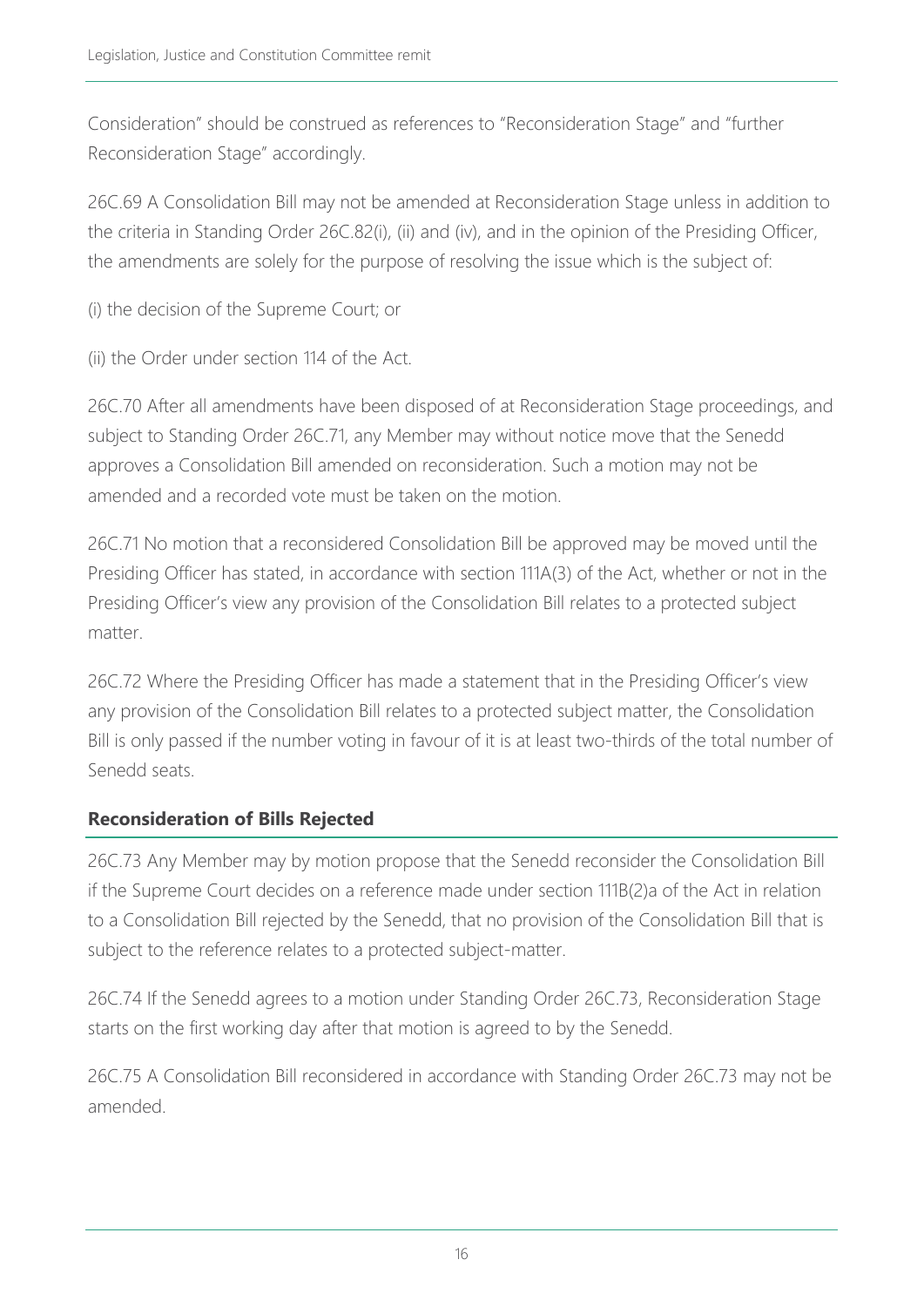26C.76 At Reconsideration Stage in accordance with Standing Order 26C.73, any Member may table a motion that the Consolidation Bill be approved. Such a motion may not be amended and a recorded vote must be taken on the motion.

26C.77 No motion under Standing Order 26C.76 may be moved until the Presiding Officer has stated, in accordance with section 111A(3) of the Act, whether or not in his or her view any provision of the Consolidation Bill relates to a protected subject-matter.

# **General Provisions in Relation to Amendments to Consolidation Bills**

26C.78 Standing Orders 26C.79 to 26C.87 apply to amendments in Detailed Committee Consideration, Detailed Senedd Consideration proceedings or on Reconsideration, except that Standing Order 26C.82(iii) does not apply to amendments on Reconsideration.

26C.79 The Presiding Officer must determine the proper form of amendments to a Consolidation Bill.

26C.80 No amendment, other than a late amendment, may be considered unless it has been tabled at least five working days before it is considered.

26C.81 Any Member may add his or her name to an amendment (other than a late amendment) by notifying the Clerk at any time until the end of the working day before the amendment is due to be considered.

26C.82 An amendment is not admissible if:

(i) it is not in its proper form in accordance with Standing Order 26C;

(ii) it is not relevant to the Consolidation Bill or the provisions of the Consolidation Bill which it would amend;

(iii) it would cause the Bill to cease to be a Consolidation Bill as defined by Standing Orders 26C.1 and 26C.2; or

(iv) it is inconsistent with a decision already taken at the Stage at which the amendment is proposed.

26C.83 An amendment may be tabled to an amendment and, if selected, must be disposed of before the amendment which it would amend and Standing Orders 26C.78 to 26C.87 must apply accordingly.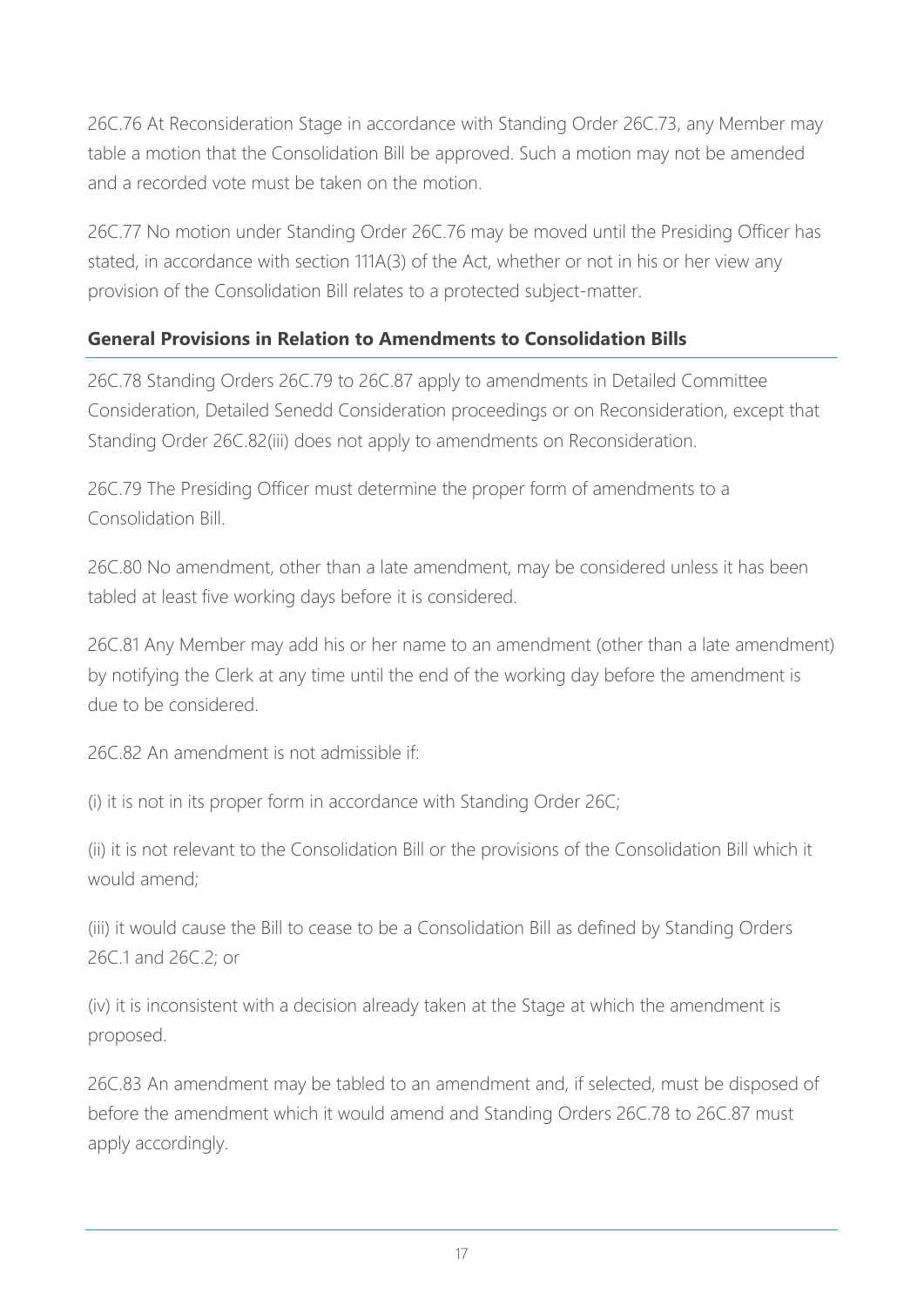26C.84 Subject to Standing Order 26C.28, an amendment (other than a late amendment) may be withdrawn by the Member who tabled it at any time before the day on which it is considered but only with the unanimous agreement of any Members who have added their names to the amendment. If such agreement is not obtained, the amendment becomes an amendment in the name of the Member who first added his or her name to the amendment and who does not agree to the amendment being withdrawn.

26C.85 The chair of a committee considering Detailed Committee Consideration proceedings or the Presiding Officer, as the case may be, may group amendments for the purposes of debate as he or she sees fit. An amendment debated as part of a group may not be debated again when it comes to be disposed of.

26C.86 If a Member who tabled an amendment does not move the amendment when that amendment comes to be debated, the amendment may be moved:

(i) in Detailed Committee Consideration proceedings, by a member of that committee; or

(ii) in Detailed Senedd Consideration proceedings or on Reconsideration, by any other Member.

26C.87 An amendment which has been moved may be withdrawn by the Member who moved it, but only:

(i) in a committee considering Detailed Committee Consideration proceedings, if no member of that committee objects; or

(ii) in Detailed Senedd Consideration proceedings or on Reconsideration, if no Member objects.

# **Her Majesty's and Duke of Cornwall's Consent**

26C.88 If a Consolidation Bill contains any provision, or is amended so as to include any provision, that would, if contained in a Bill for an Act of the United Kingdom Parliament, require the consent of Her Majesty, or the Duke of Cornwall, the Senedd must not debate the question whether the Consolidation Bill be passed (or approved following Reconsideration) unless such consent to such a provision has been signified by a member of the government at a meeting of the Senedd.

## **Notification of Royal Assent to Acts of the Senedd**

26C.89 The Clerk must notify the Senedd of the date of Royal Assent to an Act of the Senedd.

# **Fall, Rejection or Withdrawal of Bills**